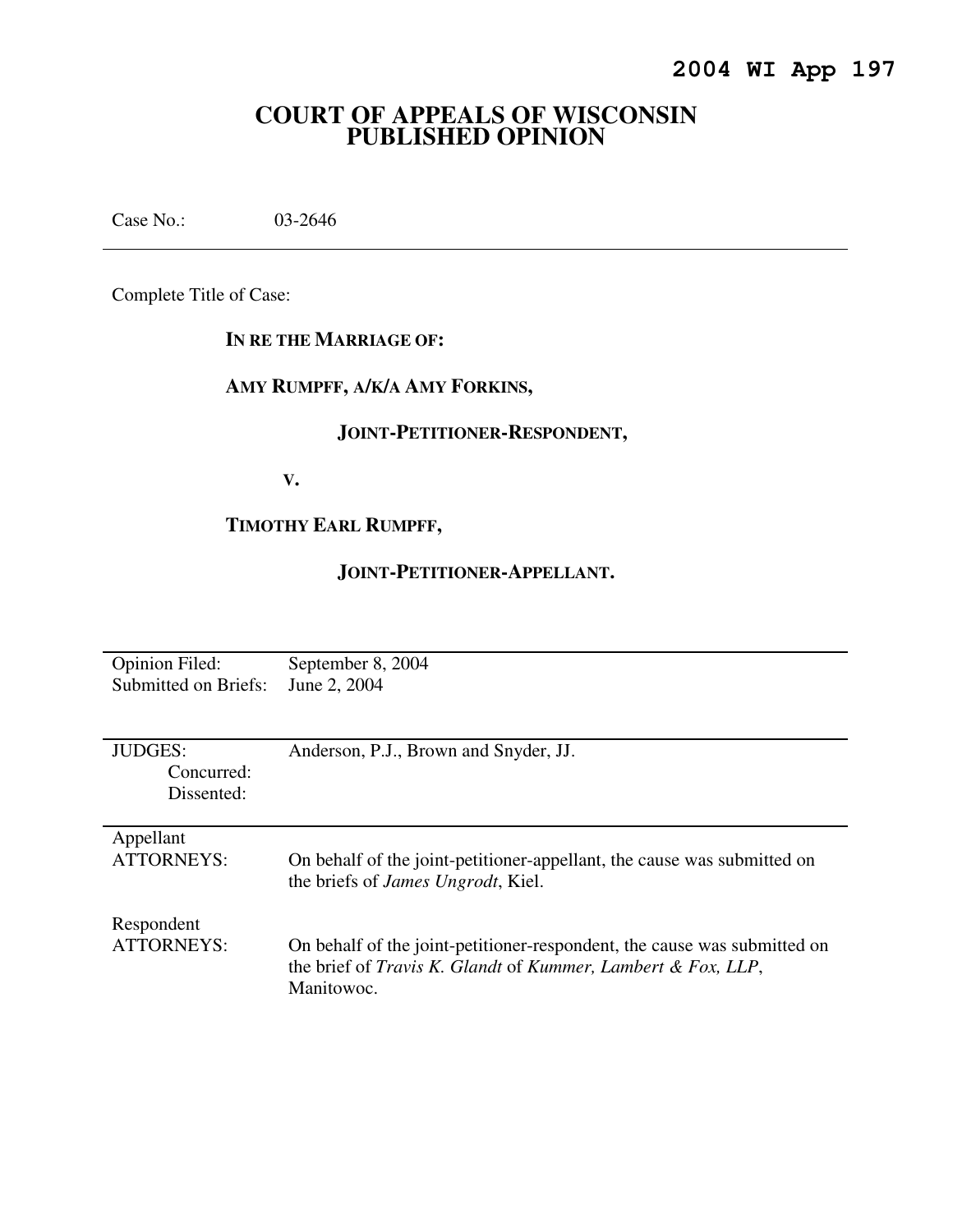# **2004 WI App 197**

# **COURT OF APPEALS DECISION DATED AND FILED**

### **September 8, 2004**

**Cornelia G. Clark Clerk of Court of Appeals**

# **NOTICE**

 **This opinion is subject to further editing. If published, the official version will appear in the bound volume of the Official Reports.** 

**A party may file with the Supreme Court a petition to review an adverse decision by the Court of Appeals.** *See* **WIS. STAT. § 808.10 and RULE 809.62.** 

**Appeal No. 03-2646 Cir. Ct. No. 01FA000278 STATE OF WISCONSIN IN COURT OF APPEALS** 

**IN RE THE MARRIAGE OF:** 

**AMY RUMPFF, A/K/A AMY FORKINS,** 

 **JOINT-PETITIONER-RESPONDENT,** 

 **V.** 

**TIMOTHY EARL RUMPFF,** 

 **JOINT-PETITIONER-APPELLANT.** 

 APPEAL from a judgment of the circuit court for Manitowoc County: DARRYL W. DEETS, Judge. *Affirmed*.

Before Anderson, P.J., Brown and Snyder, JJ.

¶1 SNYDER, J. Timothy Earl Rumpff appeals the property division and child support award associated with a judgment of divorce. He argues that the trial court misinterpreted or misapplied child support regulations, erroneously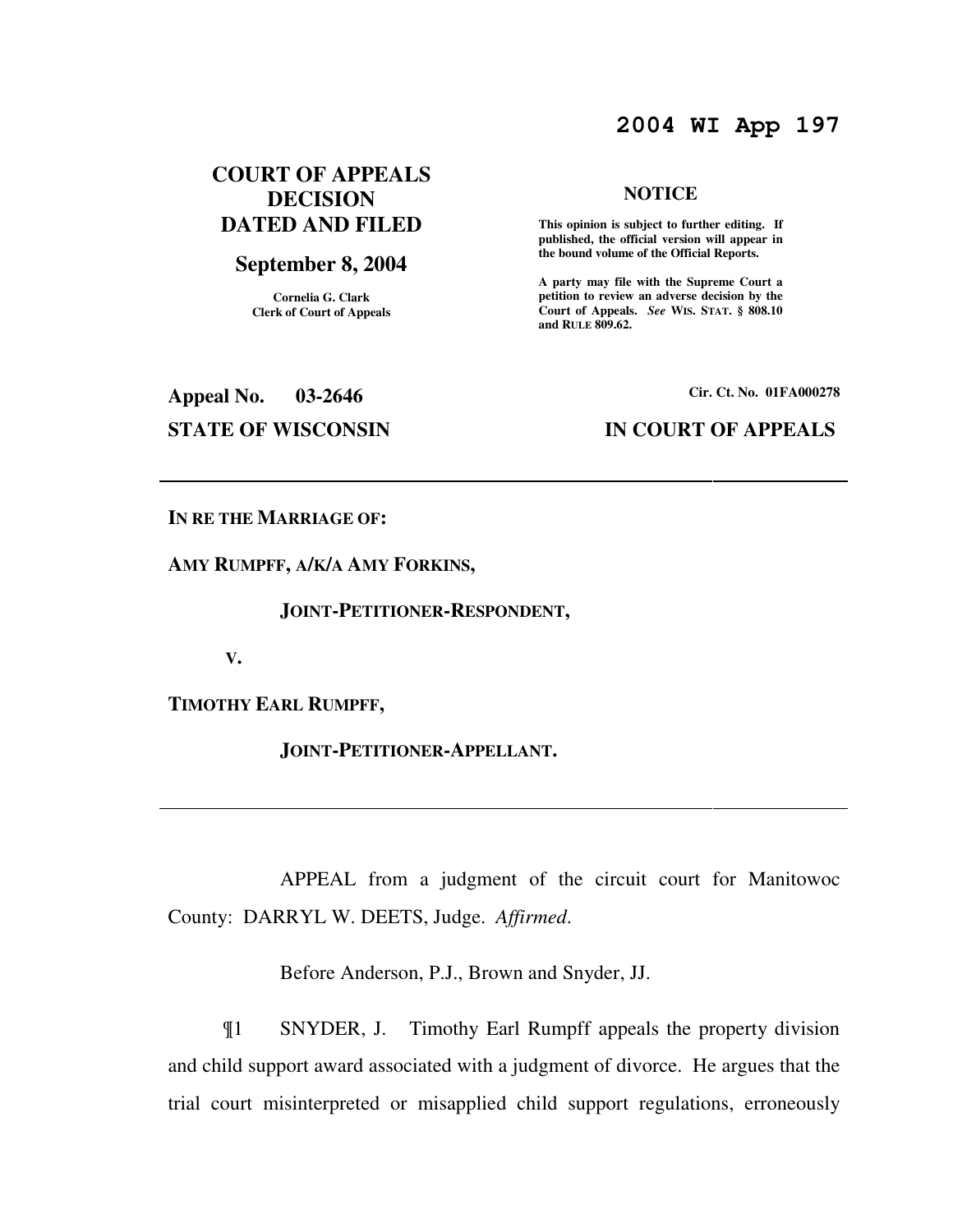valued retirement assets, and failed to properly consider contributions Timothy made to the marital residence. Timothy asserts that the trial court erroneously exercised its discretion and that the matter should be remanded for further proceedings. We disagree and affirm the judgment of the trial court.

### **FACTS**

¶2 Timothy Rumpff and Amy Rumpff (a/k/a Amy Forkins) were married on September 29, 1986. They had two children during the marriage, Marcus, born April 7, 1989, and Megan, born October 14, 1992. The parties filed a joint petition for divorce in August 2001.

¶3 A temporary order provided that the parties would have joint legal custody of the children and that they would share physical placement on an alternating weekly basis. The order also provided that Timothy would keep temporary occupancy of the marital residence and would pay the mortgage, taxes, and insurance on the residence. Finally, the order advised that a guardian ad litem would be appointed for the children.

¶4 An amended temporary order incorporated the GAL's recommendation for placement, and revised the schedule as follows: Timothy would have placement on Mondays and Tuesdays from after school until 7:00 p.m., and a Wednesday overnight, with alternating weekends from Friday after school until Sunday evening. Amy would have placement at all other times. The amended order stated that this placement arrangement "result[ed] in approximately equal sharing of time with the children."

¶5 The trial took place on May 12, 2003. The parties stipulated to a modified placement schedule which substantially adopted the GAL's previous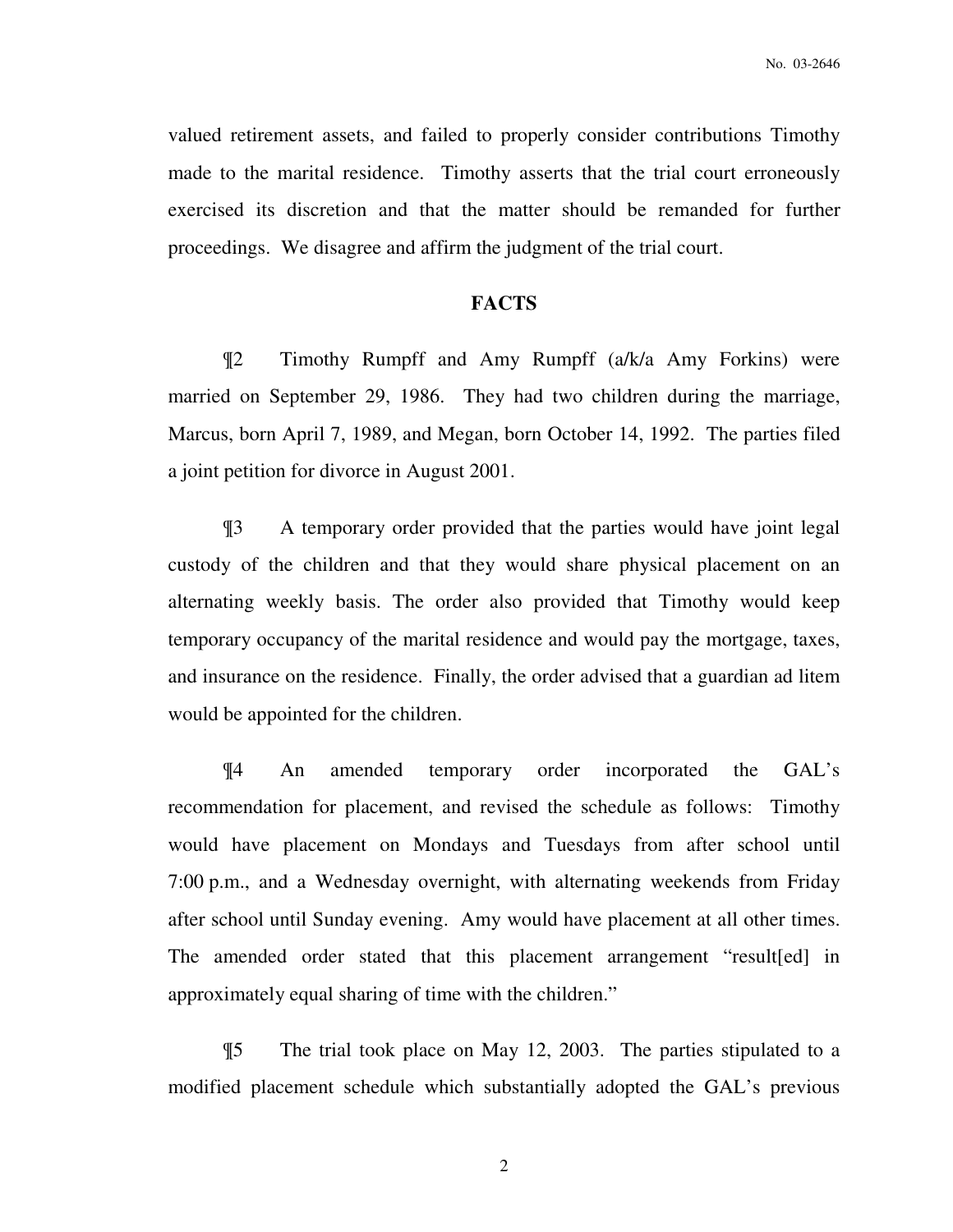recommendations. The modifications were as follows: (1) summer vacation would be split equally, including overnights, in increments to be agreed upon by the parties; (2) each party would have two one-week periods of uninterrupted placement during the summer for purposes of vacationing; (3) during the school year, Timothy would have two additional overnights per month with Megan in September, October, April and May; and (4) in the remaining months during the school year, there could be occasional additional overnights for Megan with Timothy. The court incorporated the placement stipulation into the judgment of divorce and concluded that Timothy's time with the children represented approximately thirty-six percent of the overnight placements. The court expressly declined to afford any overnight equivalency credit to Timothy for the days he had placement until 7:00 p.m.

¶6 The trial court applied the child support percentage guideline found in the Wisconsin Administrative Code to arrive at the child support award of \$155 per week, less a \$26 weekly credit for Amy's portion of the children's health insurance premium. WIS. ADMIN. CODE  $\S$  DWD 40.03(1)(b) (2003).<sup>1</sup> The court decided to apply the standard guideline, here twenty-five percent of Timothy's 2002 gross income, despite placement of the two children with Timothy for thirtysix percent of the time. The court reasoned that setting child support at the guideline level and eliminating Timothy's responsibility for thirty-six percent of the children's variable expenses would eliminate the need for splitting expenses sixty-four/thirty-six between the parties.

<sup>&</sup>lt;sup>1</sup> All references to the Wisconsin Administrative Code are to the version found in the Wisconsin Administrative Register, January 2003, No. 565 unless otherwise noted. Revisions that are referenced in this opinion appear in the Register, December 2003, No. 576.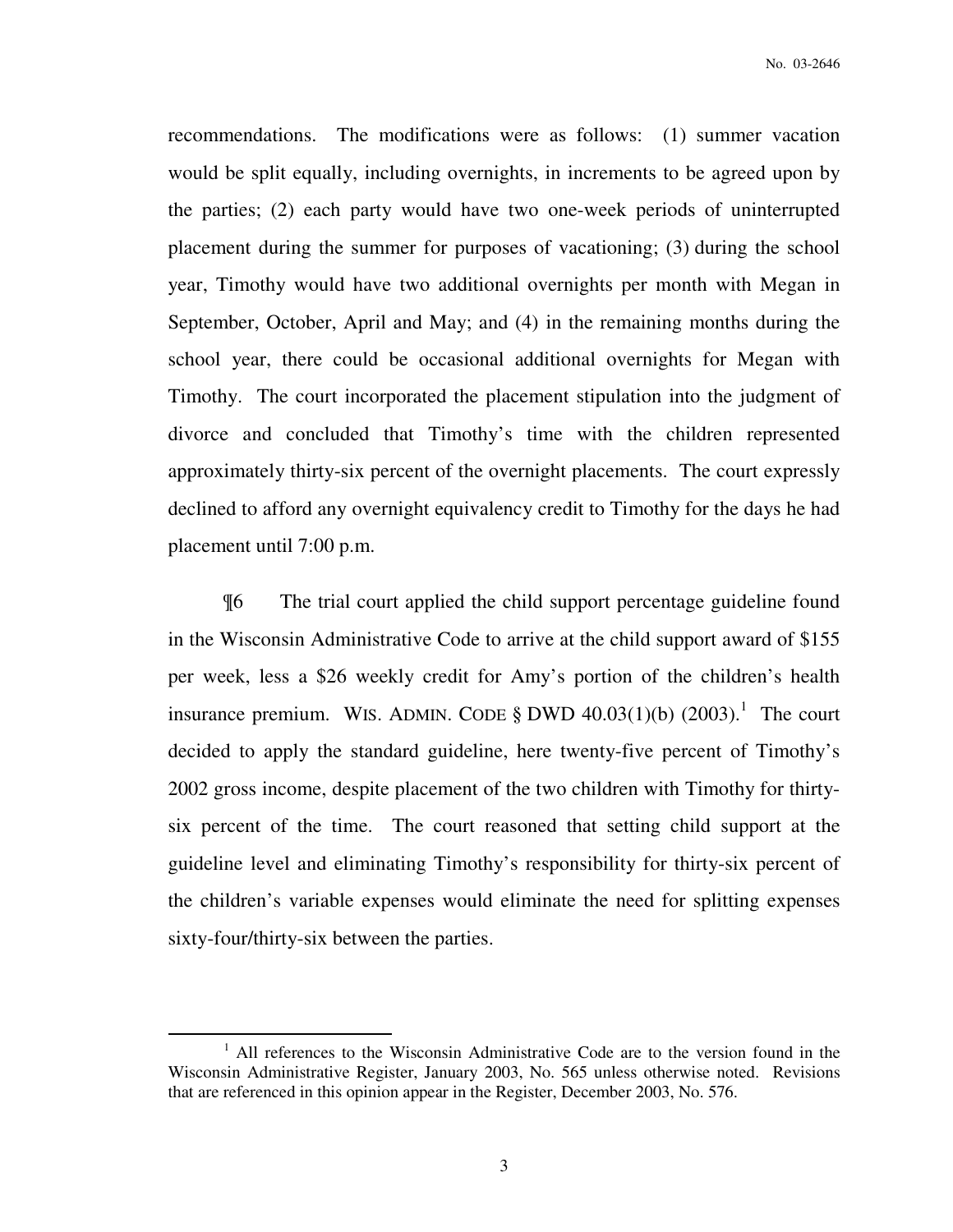¶7 With regard to the property division, the trial court reduced the value of Amy's retirement assets by twenty percent to reflect potential tax consequences. The court determined that Timothy would not receive any credit for 401(k) loan payments he made during the pendency of the action, nor would he receive credit for contributions made to his 401(k) plan since the divorce action commenced. The court also determined that Timothy brought \$12,000 from a previous divorce settlement into the marriage and that Timothy's parents gifted 0.9 acres of land to Amy and Timothy. The parties each received a share of the personal property accumulated during the marriage, which included horses and a trailer, snowmobiles, automobiles, a camper, furniture, and jewelry.

¶8 Timothy appeals, challenging the child support award and several aspects of the property division.

### **DISCUSSION**

¶9 Timothy challenges the child support award, alleging that the amount of child support should have been reduced using the shared-time payer calculation and that he should receive credit against his child support obligation because he provides overnight equivalent care for the children. He also argues that Amy's pension plan should not be valued at twenty percent less than its current assessment because there was no proof of potential tax consequences offered at trial. Finally, Timothy contests the court's property division, arguing that the court should have considered his contributions to the marital estate and should have deviated from an equal distribution of property. We take each issue in turn.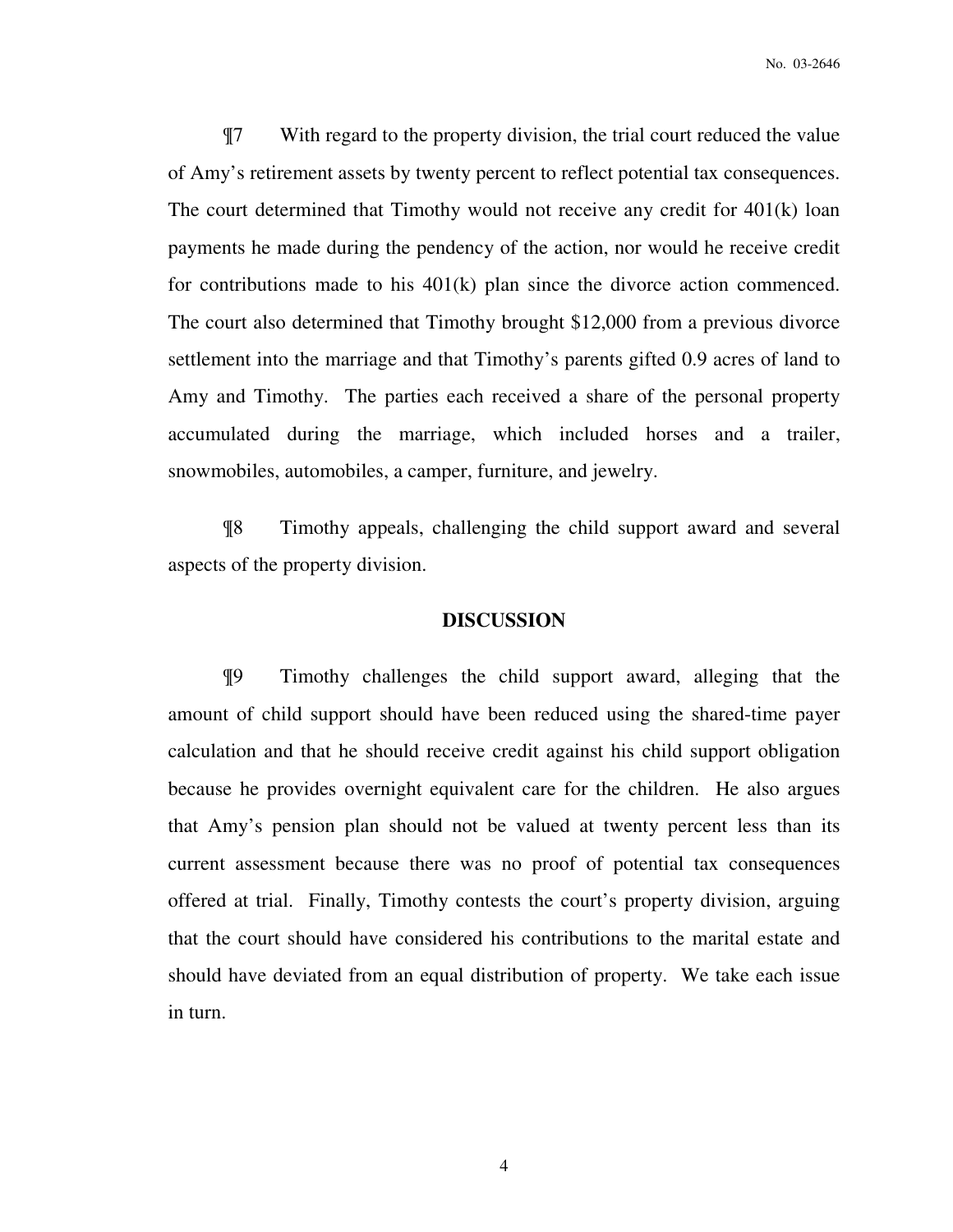### *Shared-Time Payer Child Support Calculation*

¶10 Timothy asserts that the trial court erroneously exercised its discretion in setting child support because it did not apply the shared-time payer formula under WIS. ADMIN. CODE § DWD 40.04(2)(b), which provides for a reduction in child support for a shared-time payer. The determination of appropriate child support is committed to the sound discretion of the trial court and we will affirm the court's discretionary act if the trial court examined the relevant facts, applied a proper standard of law, and used a rational process to reach a conclusion that a reasonable judge could reach. *Luciani v. Montemurro-Luciani*, 199 Wis. 2d 280, 294, 544 N.W.2d 561 (1996). Whether a trial court properly exercised its discretion is a question of law. *Id*.

 $\P$ 11 Timothy first directs us to WIS. STAT. § 767.25(1j) (2001-02),<sup>2</sup> which instructs the trial court to determine child support payments based on the percentage standards promulgated by the Department of Workforce Development. WISCONSIN ADMINISTRATIVE CODE § DWD 40.03(1), entitled "Determining child support using the percentage standard," presents the method for calculating the income of the payer and the percentage to be applied. The regulations allow for deviation from the straight percentage standard when the payer parent is a "sharedtime payer." *See* § DWD 40.04(2). A shared-time payer is a "payer who provides overnight child care or equivalent care beyond the threshold and assumes all variable child care costs in proportion to the number of days he or she cares for the

 $2$  All references to the Wisconsin Statutes are to the 2001-02 version unless otherwise noted.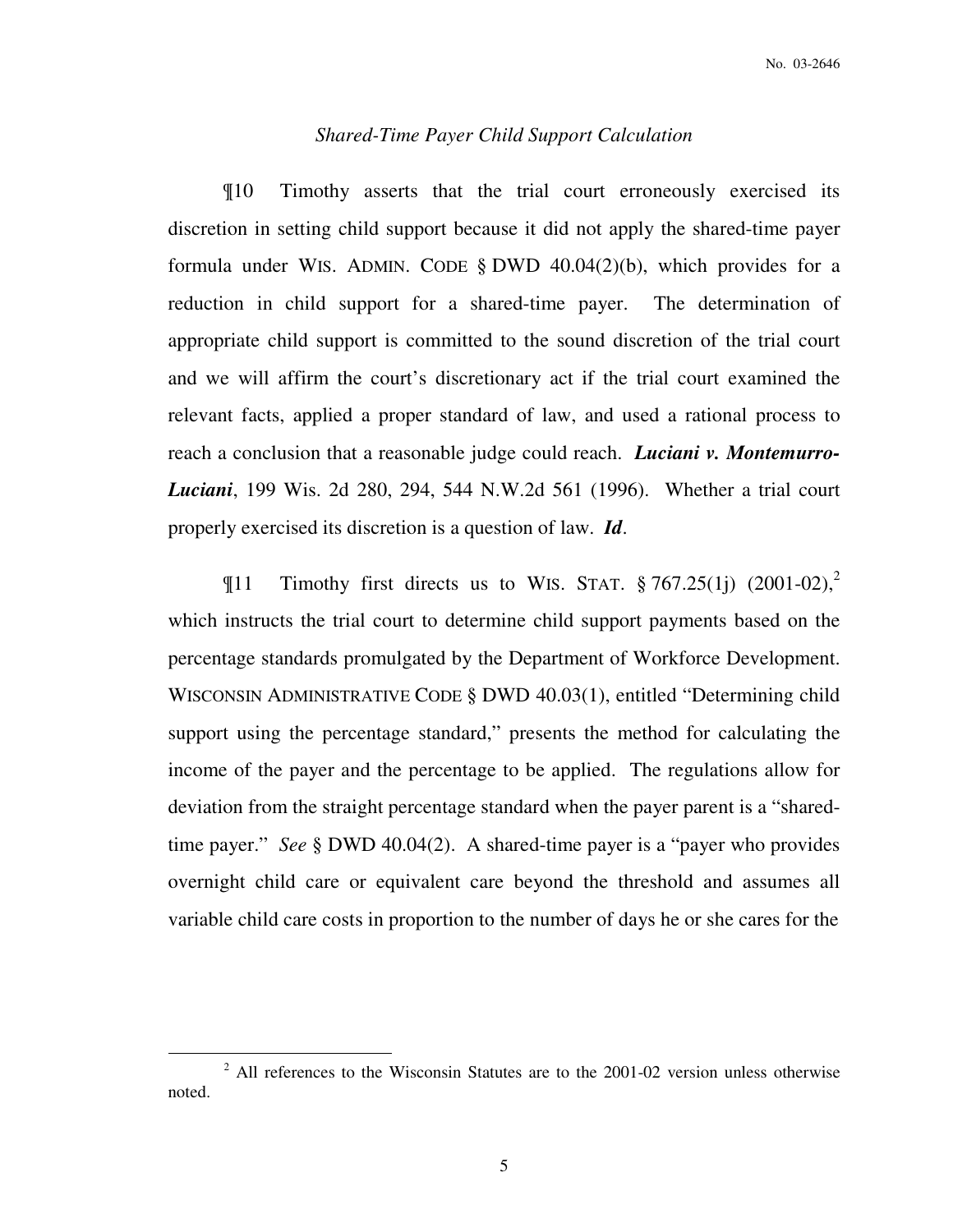child under the shared-time arrangement." Sec. DWD  $40.02(25)$ .<sup>3</sup> Here, Timothy had overnight placement of the children for approximately 133 nights per year, or an estimated thirty-six percent of the overnight placement.

¶12 The trial court used the child support percentage guideline and Timothy's 2002 gross income to arrive at a support amount of \$155 per week. The court also determined that Amy's portion of the children's health insurance premium could be deducted from the weekly support, leaving Timothy with a child support obligation of \$129 per week. Timothy challenges the trial court's use of his 2002 gross income as the basis for the calculation; however, the court expressly determined that Timothy's 2002 gross income was the figure that was "most accurate in determining what his income [is] currently."

¶13 The trial court determined that the shared-time payer calculation under WIS. ADMIN. CODE § DWD 40.04(2)(b) would reduce Timothy's child support obligation by twenty percent and would obligate him to pay thirty-six percent of the children's variable expenses. After testimony from both Timothy and Amy, the court decided that it would be fair for Timothy to pay child support under the standard percentage guideline, without a reduction under the shared-time payer provision of § DWD 40.04(2)(b), but to discontinue his obligation regarding variable expenses.

¶14 Timothy argues that the court went beyond the bounds of its discretion when it failed to use the shared-time payer calculation. He argues,

 $\overline{a}$ 

<sup>&</sup>lt;sup>3</sup> We observe that WIS. ADMIN. CODE § DWD 40.02(25) has been revised and renumbered, effective January 1, 2004. The current definition for "shared-time payer" is in § DWD 40.02(26) and has been renamed "shared-placement payer"; the definition itself has been changed, the reference to equivalent care has been eliminated and, most significantly, the note to § DWD 40.02(25) has been completely eliminated.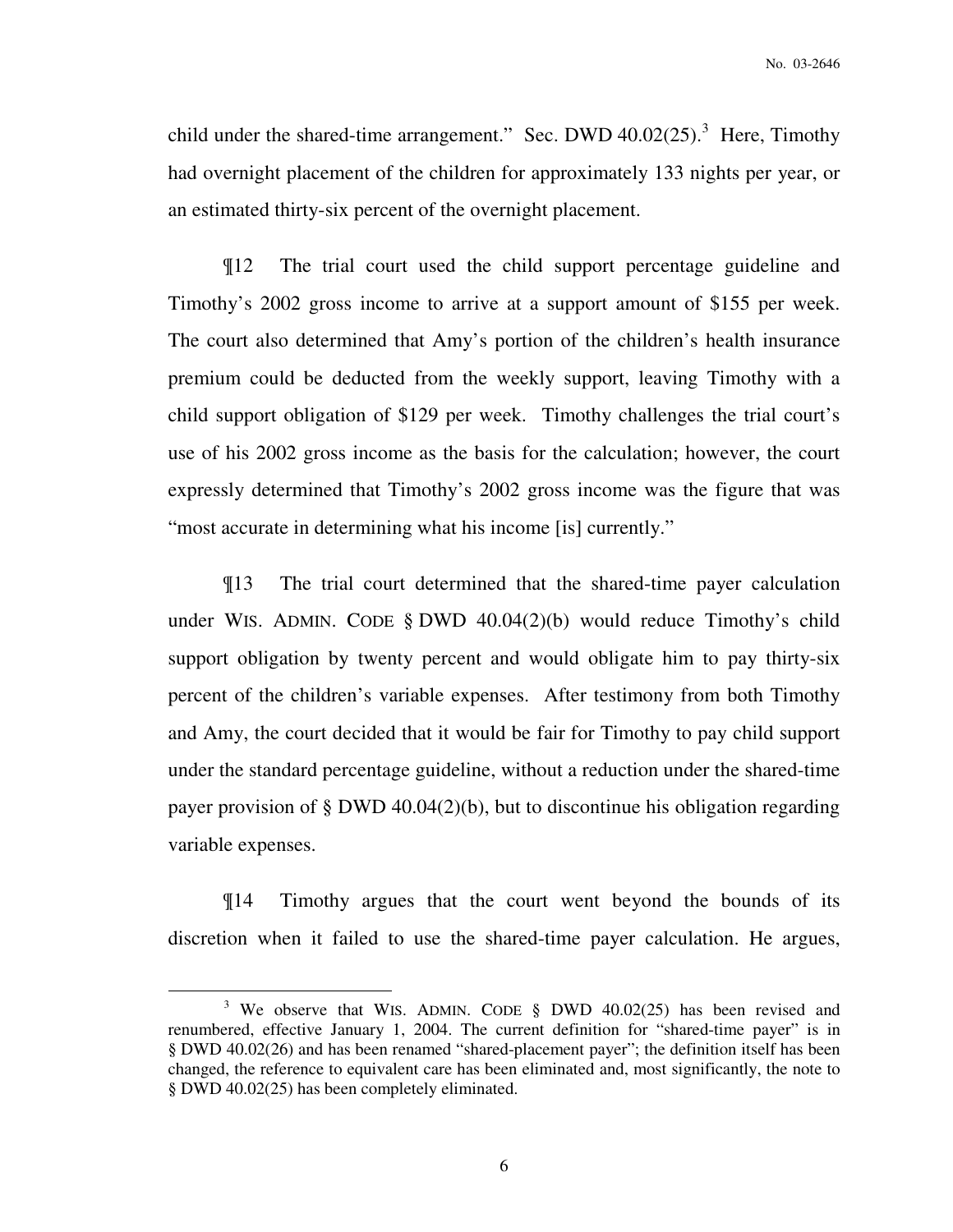correctly, that the calculation of the presumptive child support obligation under WIS. STAT. § 767.25(1j) includes the shared-time payer formula. *See Randall v. Randall*, 2000 WI App 98,  $\mathbb{I}[12-15, 235 \text{ Wis.} 2d 1, 612 \text{ N.W.} 2d 737$ . However, the trial court has the discretionary authority to set aside the guideline percentages when it finds that the use of the presumptive child support amount "is unfair to the child or to any of the parties." Sec. 767.25(1m). A trial court is not required to apply the percentage guidelines in every case, but it must articulate its reasoning process for the decision to remain within the support guidelines or to deviate from them. *Luciani*, 199 Wis. 2d at 295. Although this trial court did not reference specific facts from the record in its written findings, it did assert that the child support order was "supported by the evidence" and based on the record. When a trial court does not explicitly state its reasons for a child support order, we may search the record for reasons to sustain the trial court's discretionary decision. *Randall*, 235 Wis. 2d 1, ¶7.

¶15 At trial, the parties testified regarding the variable expenses incurred on behalf of the children. Notably, Amy testified that the children's variable expenses raised some issues and that there were monetary problems between the parties in this regard. Timothy testified that he did not always ask Amy to pay her share of the variable expenses. The record indicates that both parties treated the variable expenses obligation with some informality, and both admitted that at times they did not inform the other party of expenses they had incurred on behalf of the children.

¶16 The trial court recognized the potential for future litigation over the variable expenses. It expressly referenced Amy's testimony when ruling that the problems inherent in ordering a sixty-four/thirty-six split of the variable expenses would be avoided if Timothy paid the support guideline amount of twenty-five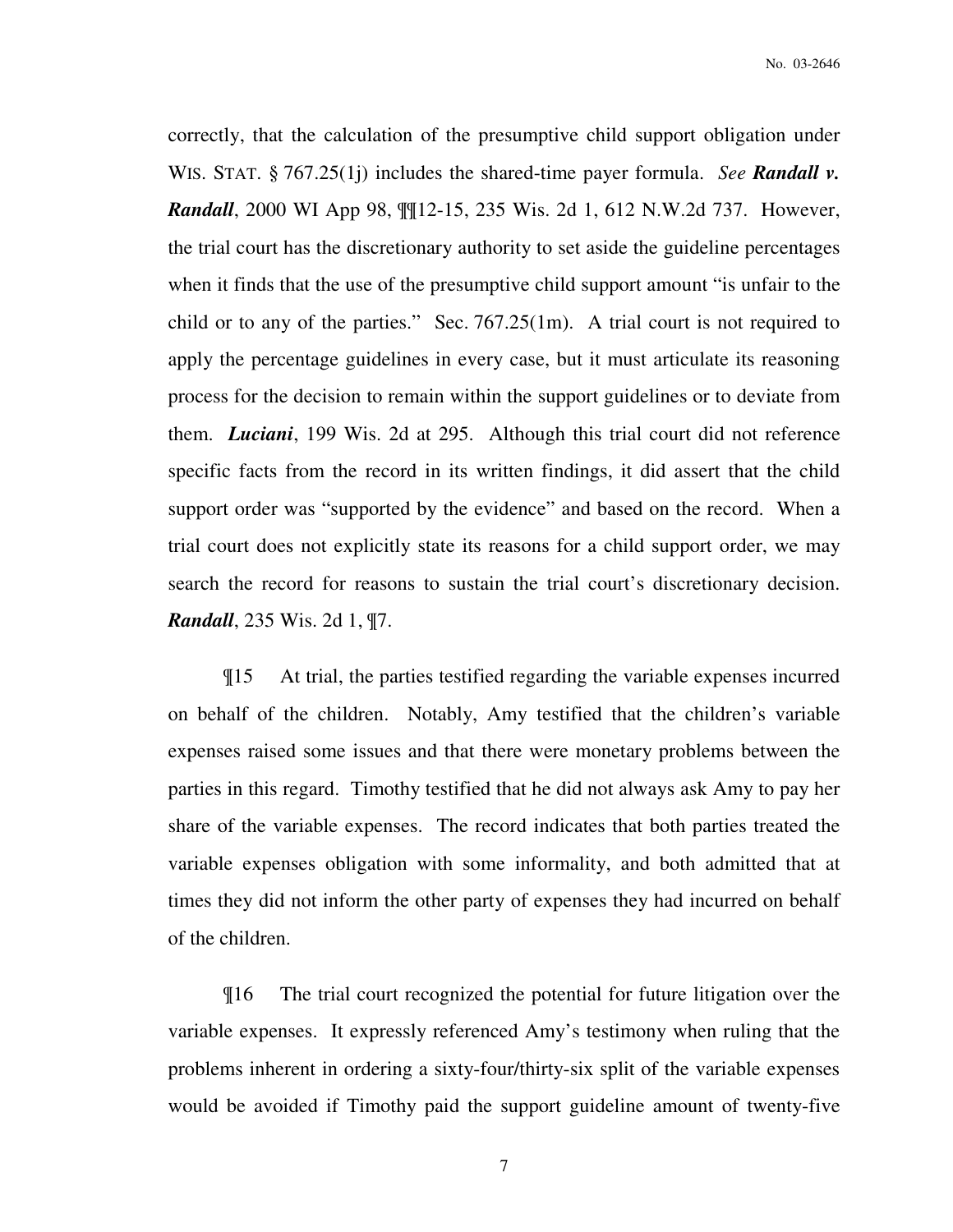percent of his gross income and in return was relieved of any responsibility for the variable expenses. Although the court determined that "economically it may be to the benefit of [Timothy]" to order the standard child support percentage guideline and omit the variable expenses from the child support award, it recognized that Amy was willing to forego Timothy's contribution to variable expenses and observed that this arrangement would avoid future litigation over the exchange of money that a sixty-four/thirty-six split of variable expenses would likely produce. We will uphold the trial court's decision unless we determine that discretion was not exercised or there was no reasonable basis for the trial court's decision. *Wester v. Bruggink*, 190 Wis. 2d 308, 317, 527 N.W.2d 373 (Ct. App. 1994). In *Luciani*, 199 Wis. 2d at 295, our supreme court stated that the trial court can deviate from child support percentage guidelines when it finds that use of the guidelines "would be unfair to the children or either of the parties." Here, the trial court followed the standard guideline, but deviated from the shared-time payer formula, to craft a child support award it felt was fair to Timothy and Amy. We identify ample evidence to support the court's child support order and we conclude that the trial court reasonably exercised its discretion when imposing the standard child support percentage guideline and removing Timothy's obligation for variable expenses.

### *Equivalent Care*

¶17 Timothy argues that he provides equivalent care for the children on Mondays and Tuesdays during the school year. He calculates that the added placement results in approximately 160 annual overnights, or over forty-three percent of the total overnight placement.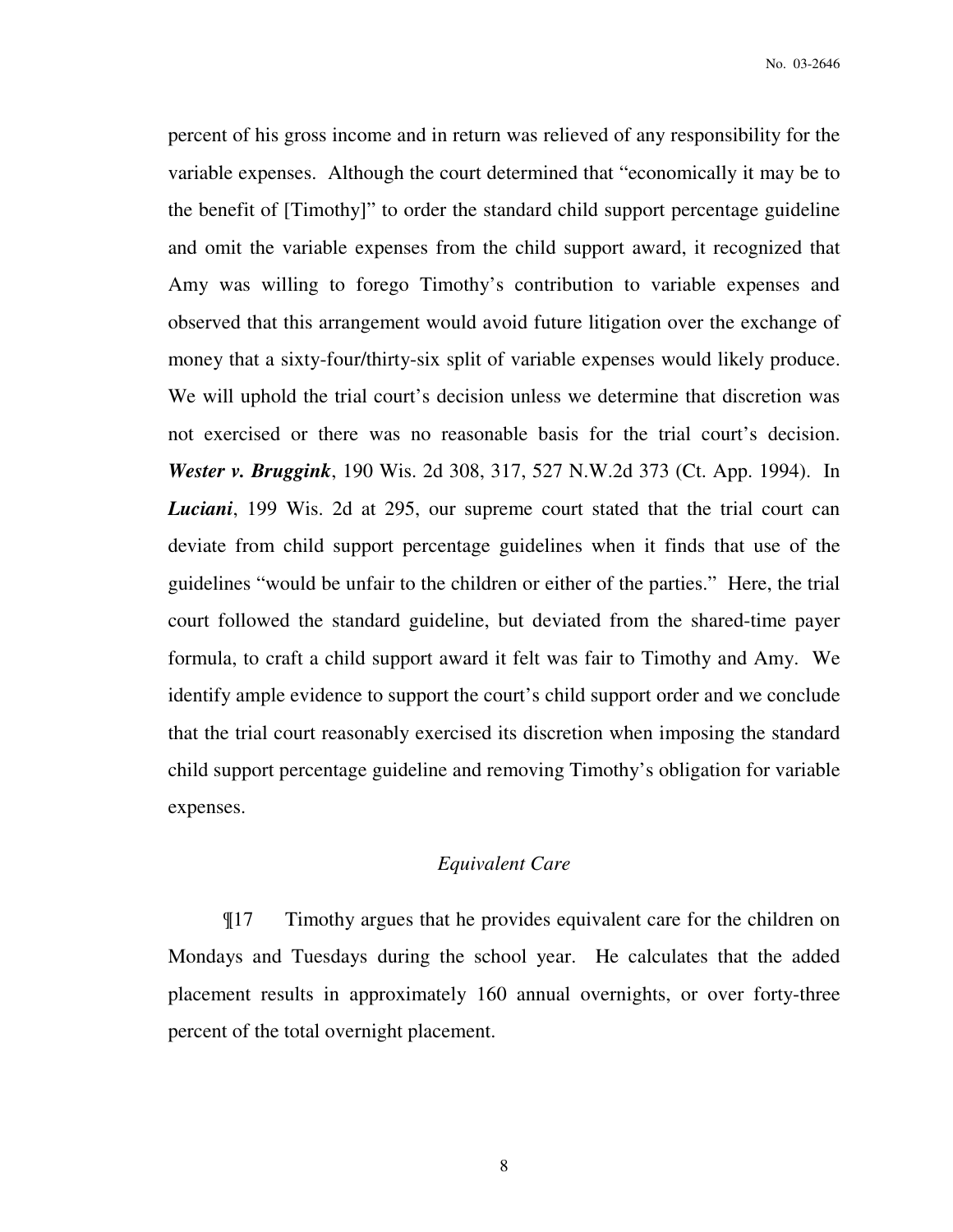¶18 Equivalent care is explained in a footnote to WIS. ADMIN. CODE § DWD 40.02(25):

> There are physical placement arrangements in which the payer provides child care beyond the threshold and incurs additional cost in proportion to the time he or she provides care, but because of the physical placement arrangement he or she does not provide overnight care (e.g. payer provides day care while the payee is working). Upon request of one of the parties the court may determine that the physical placement arrangement other than overnight care is the equivalent of overnight care.<sup>4</sup>

¶19 Timothy asserts that the trial court failed to consider or to analyze the issue of equivalent care, and that this failure constitutes an erroneous exercise of discretion. *See McCleary v. State*, 49 Wis. 2d 263, 277, 182 N.W.2d 512 (1971) (There should be evidence in the record that discretion was exercised.). Although the proper exercise of discretion contemplates that the trial court will explain its reasoning, when it does not, we may search the record for facts that support the court's discretionary decision. *Randall*, 235 Wis. 2d 1, ¶7.

¶20 At trial, Timothy did not offer any testimony regarding expenses incurred or substantial care provided on days he had placement until 7:00 p.m. During Timothy's closing argument, he stated that his Monday and Tuesday afternoons during the school year should be considered the equivalent of overnight placements. The trial court was not persuaded by Timothy's characterization of his weekday placements, stating that it "declines to afford any overnight equivalent to the placement exercised between [Timothy] and the minor children."

¶21 On appeal, Timothy argues that he provides equivalent care for the children on days he has placement until 7:00 p.m. and provides their evening

<sup>&</sup>lt;sup>4</sup> This footnote was eliminated effective January 1, 2004. The current definition of "equivalent care" is found in WIS. ADMIN. CODE § DWD 40.02(10).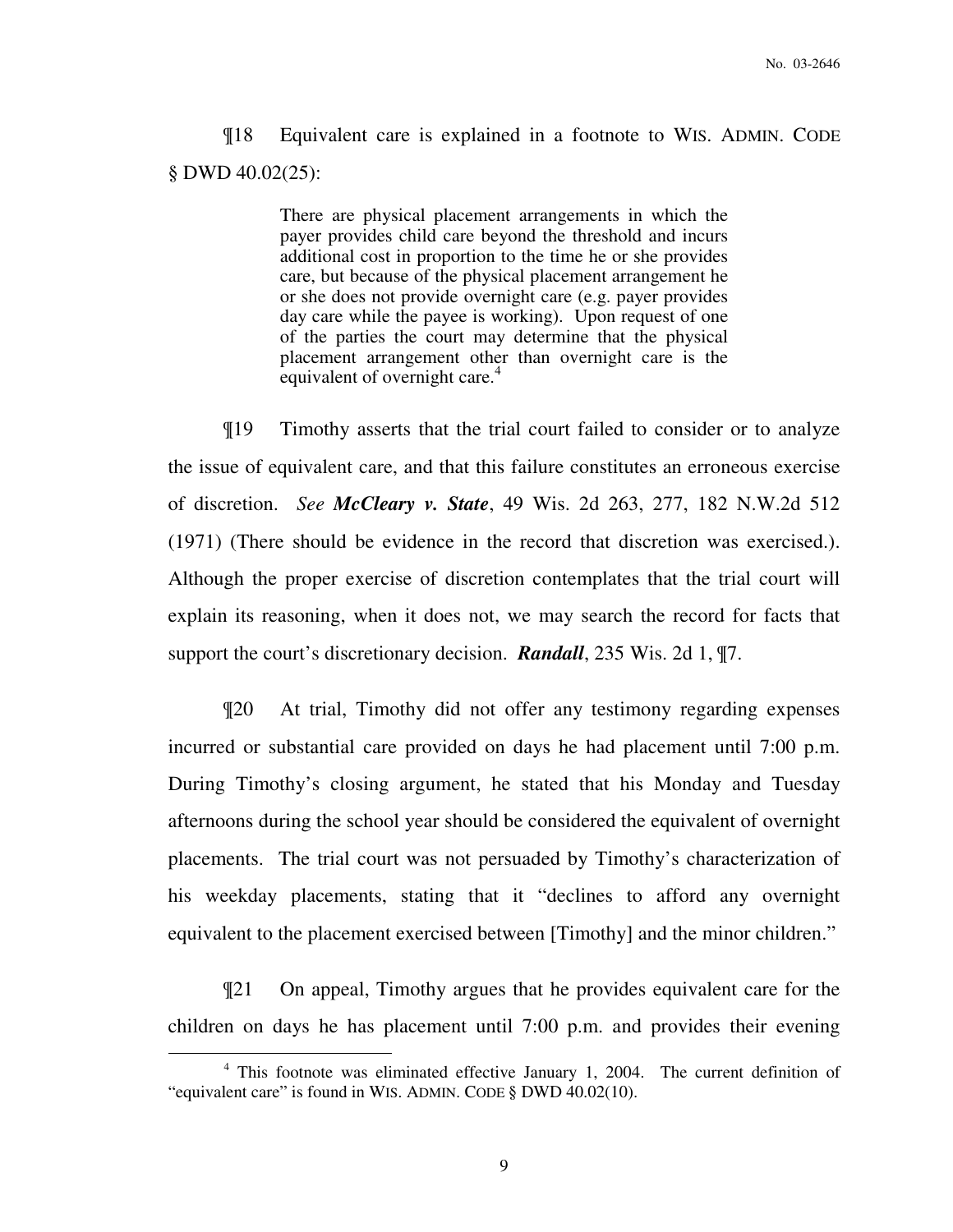meals. He calculates that while summer placement is equally divided, he provides more than half of the evening meals during the school year: Mondays, Tuesdays, Wednesdays and alternating weekends. Specifically, Timothy argues that "[t]he 'cost' of an overnight is the meal cost." Amy counters that Timothy has the children for only three and one-half hours on Mondays and Tuesdays and that this is not the equivalent of overnight care.

¶22 We agree with the trial court's conclusion that Timothy has not demonstrated that the Monday and Tuesday placement until 7:00 p.m. constitutes equivalent care. If the DWD had intended an evening meal to equate to an overnight equivalent, it could have advised as much in a note to this section. Instead, as the note to WIS. ADMIN. CODE § 40.02(25) indicates, equivalent care must be something of substance.<sup>5</sup> Timothy's provision of an evening meal on days he has the children until 7:00 p.m. does not rise to the level of care envisioned by the DWD.

### *Reduced Value of Retirement Assets to Reflect Potential Tax Consequences*

¶23 Timothy also challenges the trial court's decision to reduce the value of Amy's pension plan by twenty percent. He argues that there was no expert testimony regarding any potential tax consequences and therefore Amy's pension should have been incorporated into the property division at its actual current value. Amy responds that courts are allowed to consider tax consequences when making a property division under WIS. STAT. § 767.255(3)(k).

 $<sup>5</sup>$  The use of the words "day care" suggests that the DWD contemplated a situation where</sup> the payer parent provides care, or the financial cost of such care, for the children while the payee parent is working. The current definition also requires care that is "substantially equivalent" to the cost of overnight care. WIS. ADMIN. CODE § DWD 40.02(10).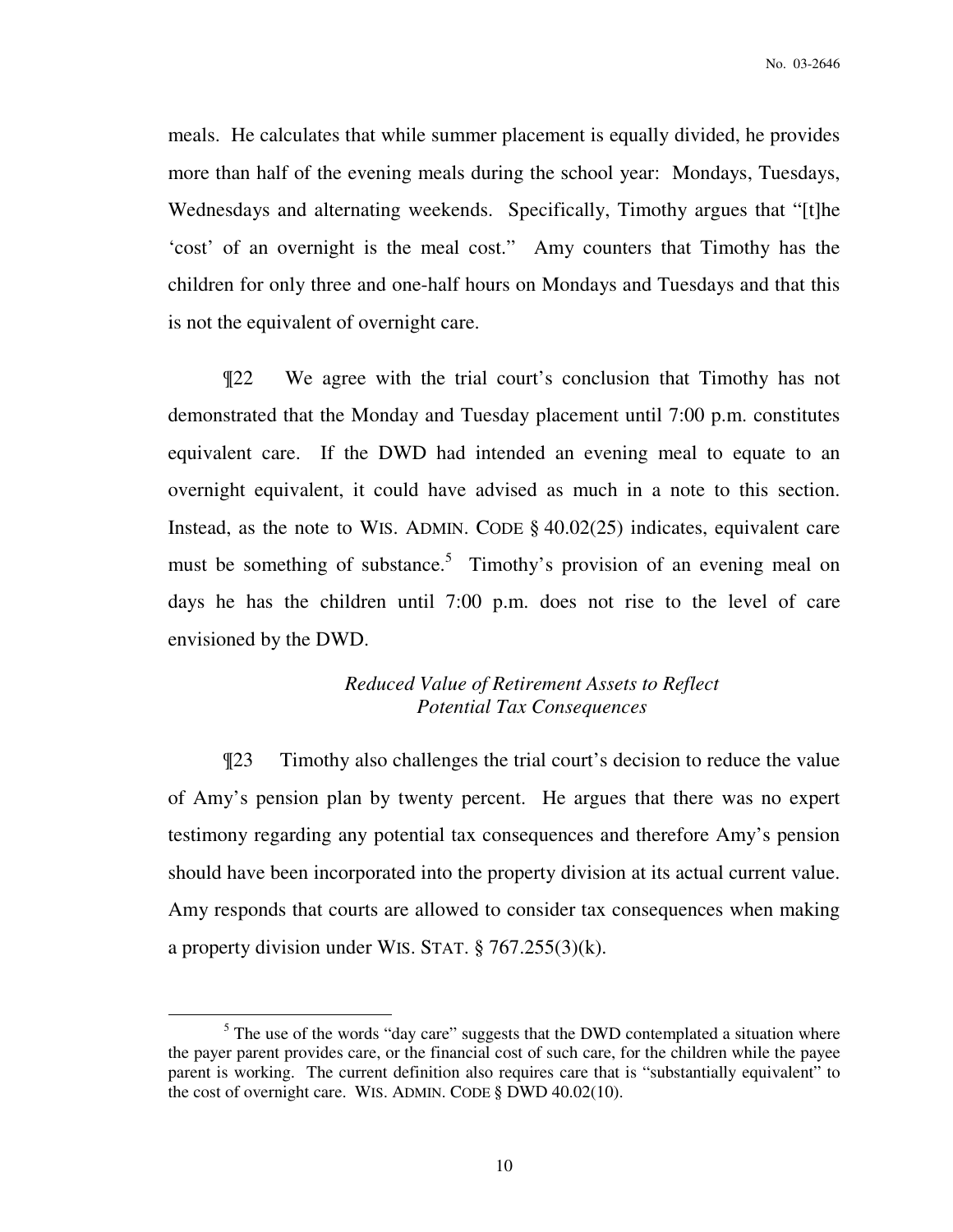¶24 We agree with Amy that property division rests within the sound discretion of the trial court. *See Ashraf v. Ashraf*, 134 Wis. 2d 336, 340, 397 N.W.2d 128 (Ct. App. 1986). We will not disturb the trial court's judgment unless there is an abuse of discretion.  $\mathbf{Id}^6$  Furthermore, "[v]aluation of all assets, including the present value of a pension plan, is admittedly somewhat speculative." *Corliss v. Corliss*, 107 Wis. 2d 338, 344, 320 N.W.2d 219 (Ct. App. 1982). Accordingly, the trial court is afforded broad discretion in the valuation and division of retirement and pension rights. *Laribee v. Laribee*, 138 Wis. 2d 46, 52, 405 N.W.2d 679 (Ct. App. 1987).

¶25 Timothy contends that the twenty percent reduction was arbitrary because there was no expert testimony, no offer of proof, and no testimony from Amy regarding the potential tax consequences for her pension plan. However, in *Selchert v. Selchert*, 90 Wis. 2d 1, 9, 280 N.W.2d 293 (Ct. App. 1979), we stated that a tax of ten to twenty percent was "reasonable speculation." In *Ashraf*, there was expert testimony regarding potential tax consequences and the present value of the retirement assets of one of the parties. There we stated that "[g]iven such uncontradicted testimony, the trial court must either accept it or explain why it found the testimony improbable or the witness discredited." *Ashraf*, 134 Wis. 2d at 346. *Ashraf* therefore instructs us that when there is expert testimony, the court need not resort to "reasonable speculation." However, here, where no expert testimony was presented, the court may reasonably speculate as to the present value of retirement assets. *See Selchert*, 90 Wis. 2d at 9. The trial court reduced the value of Amy's retirement assets by twenty percent to reflect potential tax

 $\overline{a}$ 

<sup>&</sup>lt;sup>6</sup> The terminology used when reviewing a trial court's discretionary act has been changed from "abuse of discretion" to "erroneous exercise of discretion" but the substance of the standard of review remains the same. *City of Brookfield v. Milwaukee Metro. Sewerage Dist.*, 171 Wis. 2d 400, 423, 491 N.W.2d 484 (1992).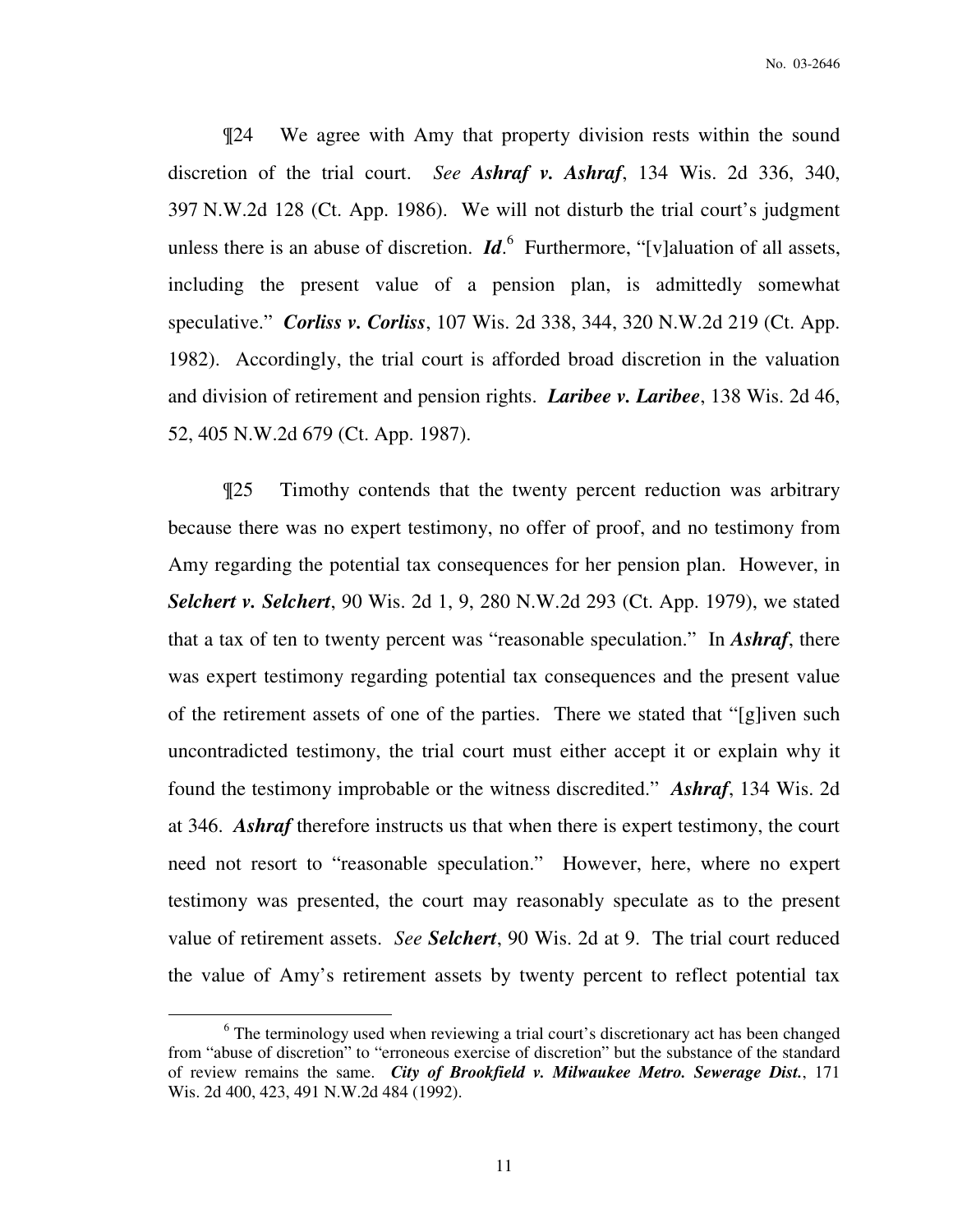consequences and arrive at a fair representation of the present value of Amy's pension plan. In the absence of any expert testimony or other evidence to the contrary, the court may rely on its knowledge and experience to engage in reasonable speculation regarding the anticipated tax impact on the present value of retirement assets.

### *Property Division*

¶26 Timothy raises three issues concerning the property division. First, he challenges the trial court's refusal to credit him for payments he made toward the mortgage, payments he made on a loan from his  $401(k)$ , and contributions he made to his 401(k) during the pending divorce action. Second, he argues that he contributed \$12,000 from a previous divorce settlement to improve the marital residence and that the property division should reflect his contribution. Finally, he asserts that the court should have considered the parcel of land gifted by his parents as grounds for making an unequal division of property.

¶27 Valuation and division of the marital estate at divorce lie within the sound discretion of the trial court. *Garceau v. Garceau*, 2000 WI App 7, ¶3, 232 Wis. 2d 1, 606 N.W.2d 268. We will therefore uphold the trial court's valuation and division of property if we determine that the trial court considered the relevant facts, applied the proper standard of law, and used a rational process to reach a conclusion that a reasonable judge could reach. *Id*.

¶28 Here, the trial court determined that Timothy's mortgage payments were in lieu of rent and he was ordered to pay the mortgage because he continued to live in the residence. The court also held that Timothy's contributions to his 401(k) plan were voluntary and that the asset was "subject to division at the time of the divorce, not at the time of the separation." A marital estate is usually valued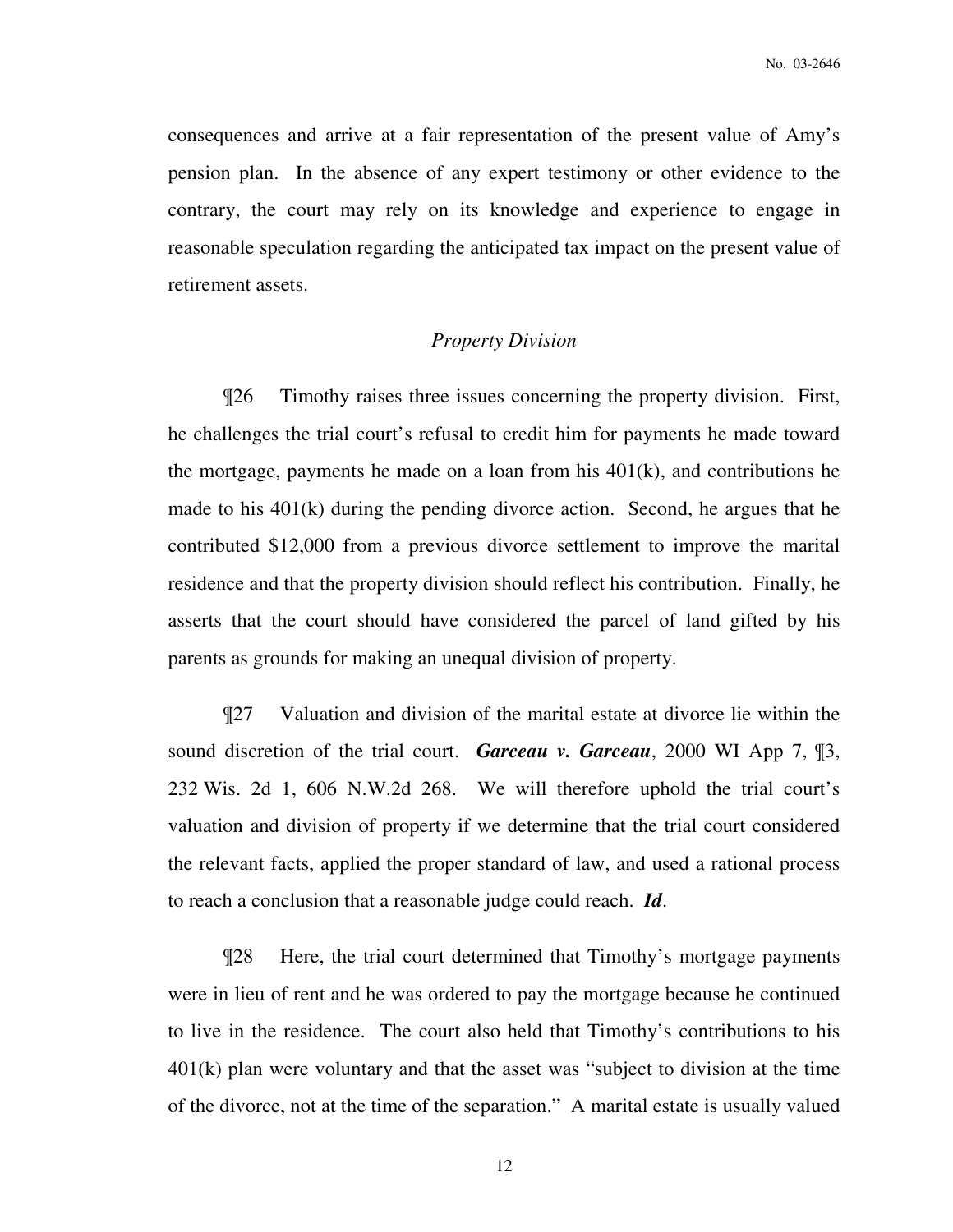as of the date of the divorce. *Sommerfield v. Sommerfield*, 154 Wis. 2d 840, 851, 454 N.W.2d 55 (Ct. App. 1990). When conditions over which a party has little or no control arise, however, special circumstances can warrant deviation from the rule. *Id*. In our judgment, the facts of this case do not warrant the application of the exception. Timothy has not demonstrated any special circumstances to support deviation from the general rule that the property will be valued as of the date of the divorce. *See id*. We agree with the trial court that Timothy had the benefit of living in the residence and that no credit was due him in the property division at the time of the divorce. This conclusion is supported by the facts and demonstrates a proper application of the law.

¶29 Timothy makes similar arguments regarding his \$12,000 contribution to the residence and the gifted parcel of land. Although he does not argue that these assets were individual property at the time of the divorce, he asserts that the court should have given him credit for the property he added to the marital estate. Timothy argues that under WIS. STAT. § 767.255(3)(b), the court should have deviated from the presumption of equal distribution of property. Again, the issue is one of discretion for the trial court. *See Garceau*, 232 Wis. 2d 1, ¶3. The record demonstrates that the trial court's findings of fact are supported by the testimony and documentary evidence presented at trial.<sup>7</sup> Furthermore, the court considered the factors under § 767.255(3), noting the long-term nature of the marriage, Timothy's \$12,000 contribution, the parcel of land gifted by Timothy's parents, the economic value of each party's contribution to the marriage, and

 $\overline{a}$ 

 $7$  Timothy's parents gifted a parcel of land to Timothy and Amy as survivorship marital property. The warranty deed clearly states this was the intent of the grantors, and Timothy does not dispute this fact. With regard to the \$12,000 contribution, Timothy testified that he was not positive about how the money was used, but thought that \$7,000 went to pay off the home loan from his father and the rest was used to make additions to the house. Amy testified that the house was refinanced several times.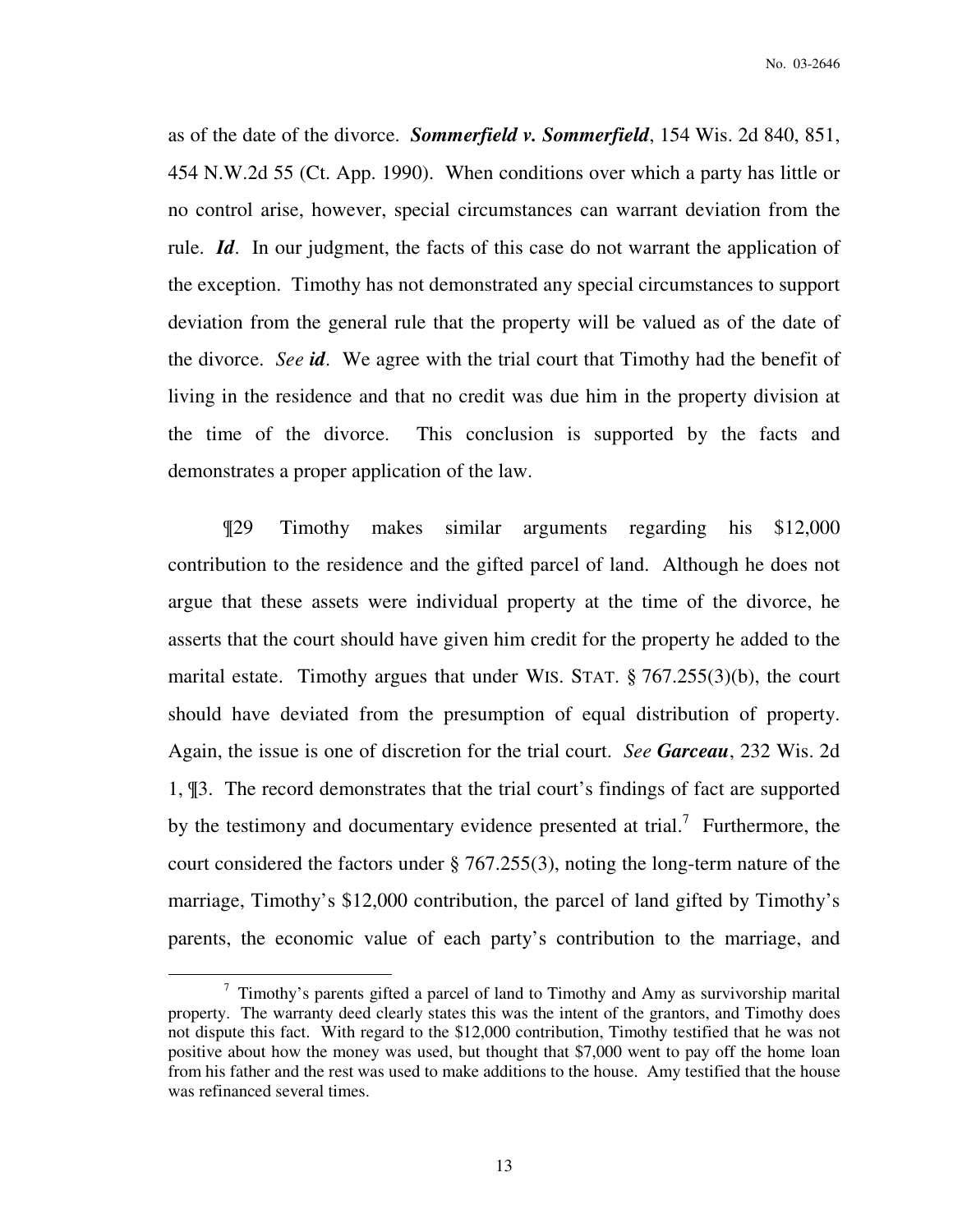additional factors. Specifically, the trial court stated that Amy's role in helping to raise the children of Timothy's prior marriage "should be taken into account to a certain extent to balance out the amount of property that was brought to the marriage by [Timothy]." This is an appropriate exercise under § 767.255(3)(d), which allows the court to consider the economic value of a party's contribution to the marriage in homemaking and child care services.

¶30 Timothy asks us to remand this matter with directions to the trial court to consider the \$12,000 and gifted parcel of land in its division of property. We conclude that the trial court has already considered these matters and, as demonstrated by the record, appropriately exercised its discretion in valuing and dividing the property.

### **CONCLUSION**

¶31 We conclude that the record contains ample evidence to support the trial court's child support order and that the trial court reasonably exercised its discretion when imposing the standard child support percentage guideline and removing Timothy's obligation for variable expenses. We further conclude that equivalent care credit is available only when the parent demonstrates that the care he or she is providing, while not overnight care, is something of substance. The provision of an evening meal does not rise to the level of equivalent care.

¶32 We also conclude that in the absence of any expert testimony or other evidence to the contrary, the trial court may rely on its knowledge and experience to engage in reasonable speculation regarding the anticipated tax impact on the present value of retirement assets.